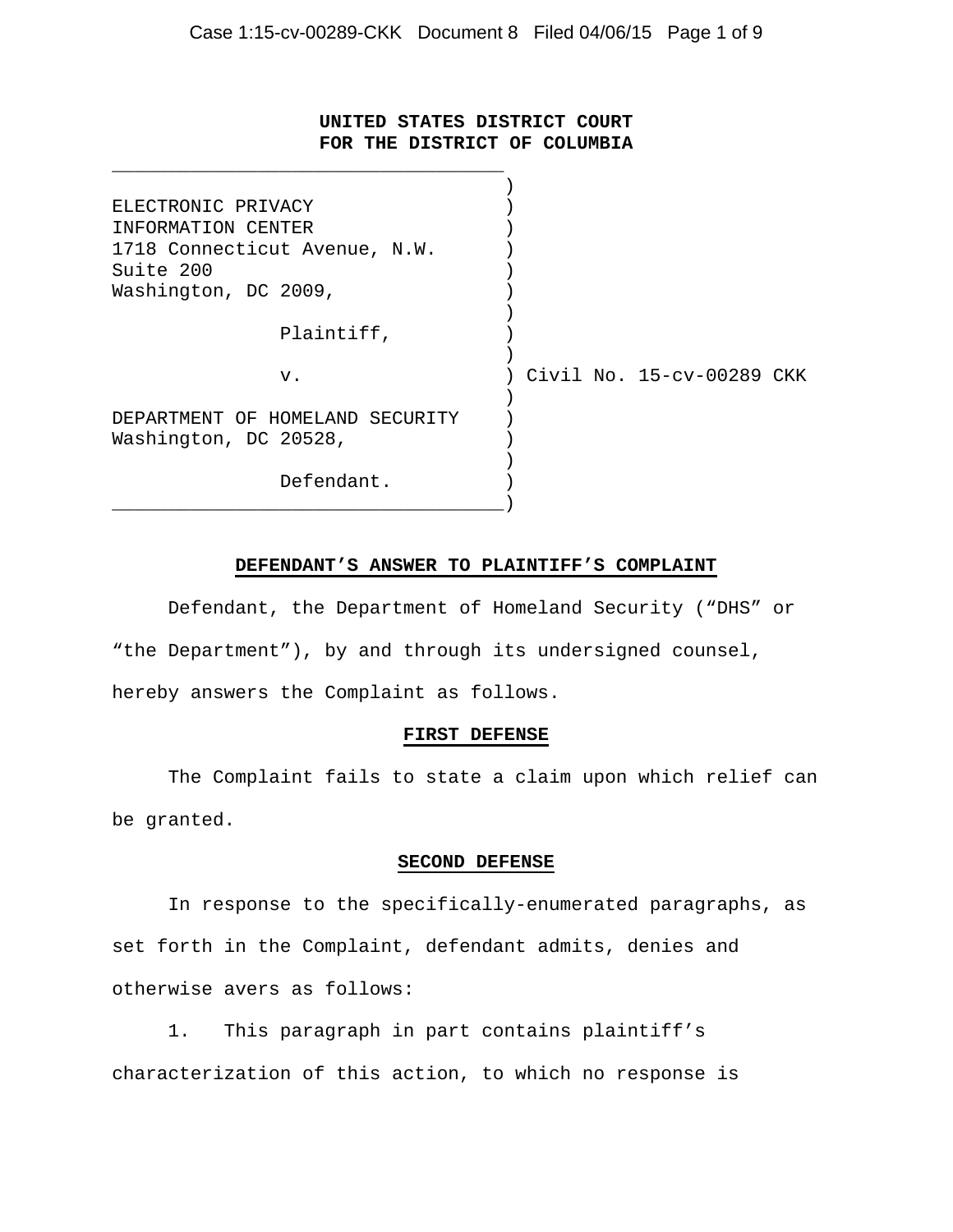## Case 1:15-cv-00289-CKK Document 8 Filed 04/06/15 Page 2 of 9

required. To the extent a response is required, defendant admits that this is an action brought under the Freedom of Information Act ("FOIA") and that plaintiff seeks the relief specified therein. Defendant admits that plaintiff requested agency records through a letter dated October 20, 2014, which defendant received on February 6, 2015.

2. First sentence: This sentence contains plaintiff's characterization of this action, to which no response is required. To the extent a response is required, defendant denies. Second sentence: Aver that plaintiff's FOIA request is the best evidence of its content. Third sentence: This sentence contains plaintiff's characterization of this action, to which no response is required. To the extent a response is required, defendant denies.

#### **Jurisdiction and Venue**

3. This paragraph sets forth plaintiff's legal conclusions, to which no response is required.

#### **PARTIES**

4. Defendant lacks knowledge or information sufficient to form a belief as to the truth of plaintiff's allegations in paragraph 4, with the exception of the allegations in the last sentence, which consist of plaintiff's characterization of a court decision, to which no response is required because it constitutes a legal conclusion.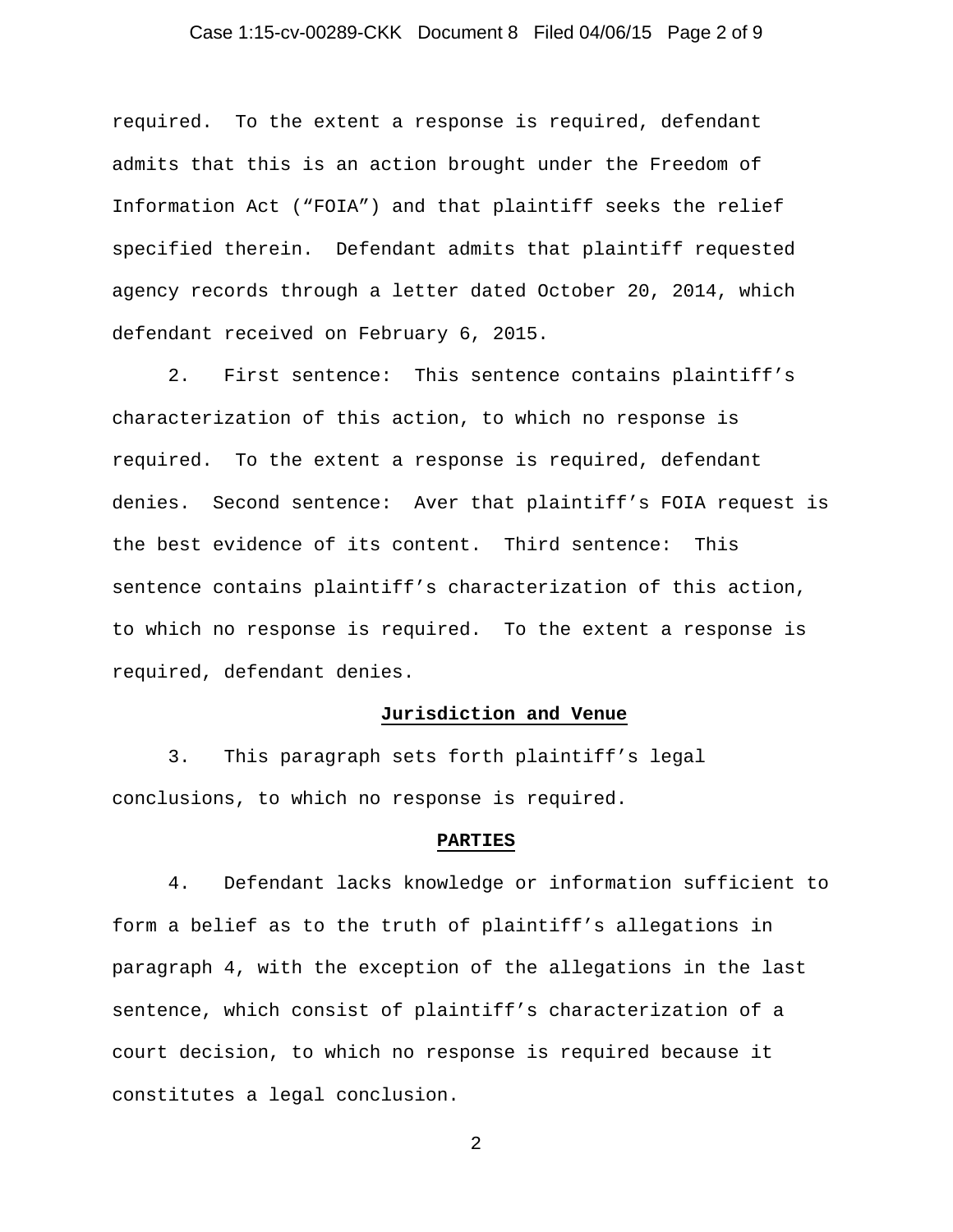5. Admit.

## **FACTS**

6. This paragraph contains plaintiff's characterization of the Department's Privacy Impact Assessment Update for the Future Attribute Screening Technology (FAST)/Passive Methods for Precision Behavioral Screening. Defendant avers that the referenced Privacy Impact Assessment Update is the best evidence of its contents.

7. Deny.

8. This paragraph contains plaintiff's characterization of the Department's Privacy Impact Assessment Update for the Future Attribute Screening Technology (FAST)/Passive Methods for Precision Behavioral Screening. Defendant admits that the plaintiff in part has accurately listed that FAST collected video images, audio recordings, cardiovascular signals, electrodermal activity and respiratory measurements, but denies plaintiff's characterization that FAST collected information to include pheromones. Defendant respectfully refers the Court to the referenced Privacy Impact Assessment Update for a full and accurate description of its contents.

9. This paragraph contains plaintiff's characterization of the Department's Privacy Impact Assessment for the Future Attribute Screening Technology (FAST)Project. Defendant denies plaintiff's characterization of this document. Defendant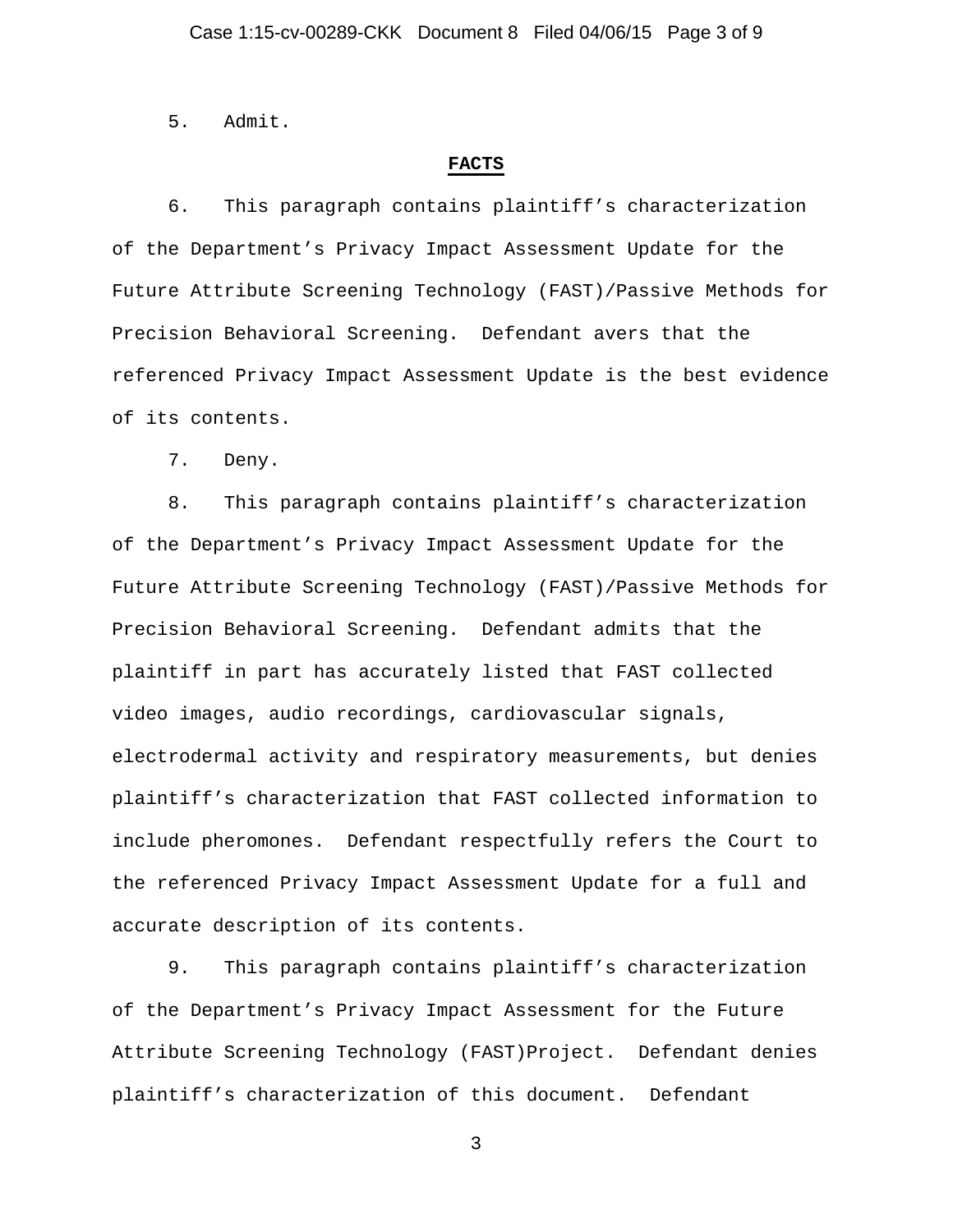## Case 1:15-cv-00289-CKK Document 8 Filed 04/06/15 Page 4 of 9

respectfully refers the Court to the referenced Privacy Impact Assessment for a full and accurate description of its contents.

10. Deny.

11. Admit to the first clause of the sentence; deny the second clause of the sentence.

12. Deny.

13. This paragraph contains plaintiff's characterization of a May 27, 2011 news publication along with quoted excerpts. With regards to the first quote, defendant admits that plaintiff accurately quoted the article but denies that plaintiff accurately characterized that DHS provided that quote to the author of the article. With regards to the second quote, defendant admits that plaintiff accurately quoted the article. Defendant respectfully refers the Court to the referenced May 27, 2011 news publication for a full and accurate description of its contents.

14. Deny.

15. This paragraph contains plaintiff's characterization of a news article published April 2, 2013. Defendant avers that the referenced article is the best evidence of its contents.

16. Deny.

17. Deny.

18. Plaintiff sets forth a legal conclusion, to which no response is required; if a response is deemed required, deny.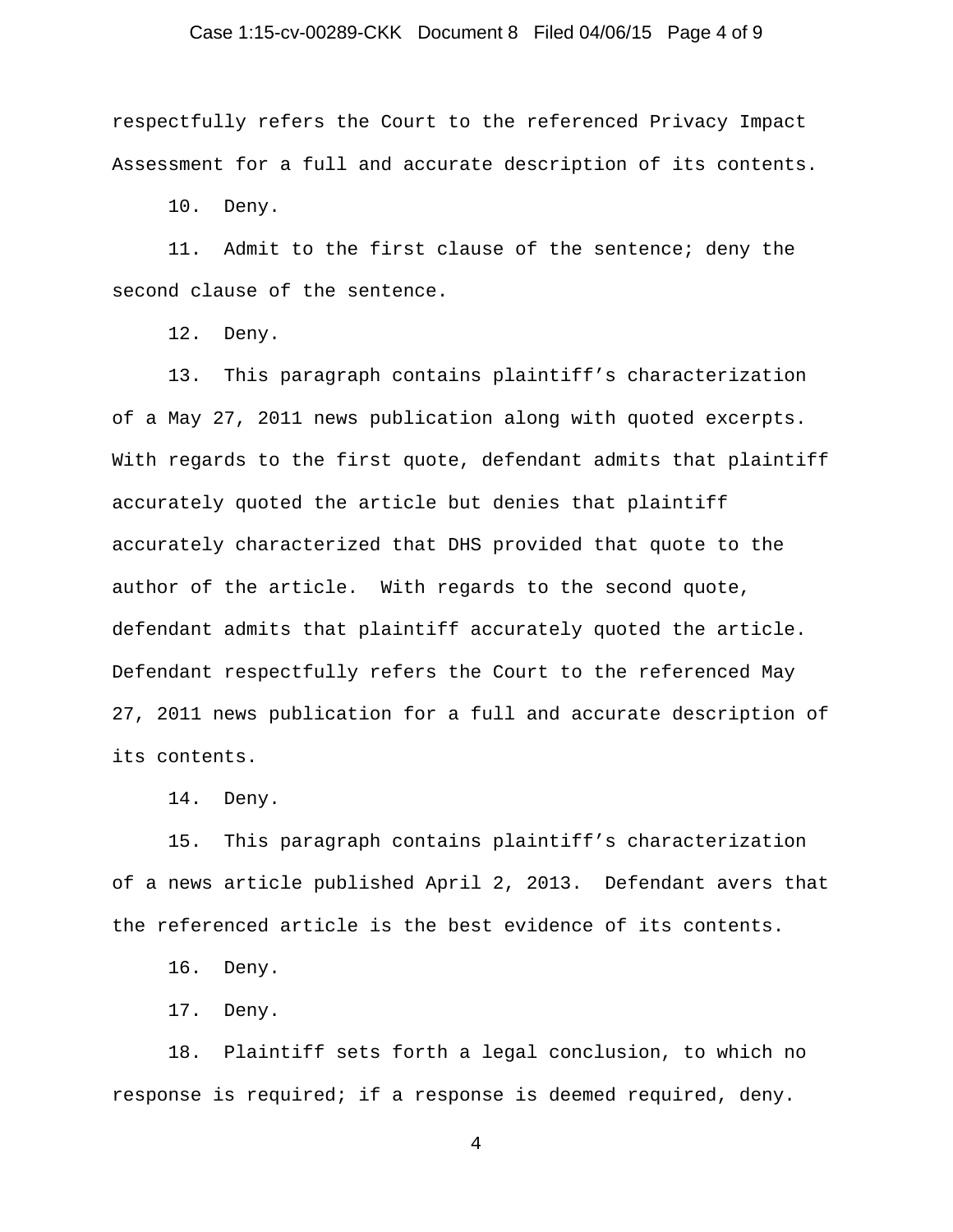## **EPIC's FOIA Request**

19. Defendant incorporates by reference its responses to paragraphs 1-18 above.

20. Deny, except to admit that defendant received a FOIA request from plaintiff dated October 20, 2014.

21. Deny.

22. Admit.

23. Admit.

24. Admit that plaintiff sought a waiver of fees but deny as a conclusion of law that EPIC's request qualifies for a fee waiver under the FOIA.

25. This sentence sets forth plaintiff's legal conclusions, to which no response is required; if a response is deemed required, deny.

26. Admit that defendant and plaintiff spoke via telephone regarding EPIC's request. Deny that the call took place on February 24, 2014. The phone call took place on February 24, 2015.

27. Deny.

# **EPIC has Constructively Exhausted its Administrative Remedies**

28. Defendant incorporates by reference its responses to paragraphs 1-27 above.

29. Deny.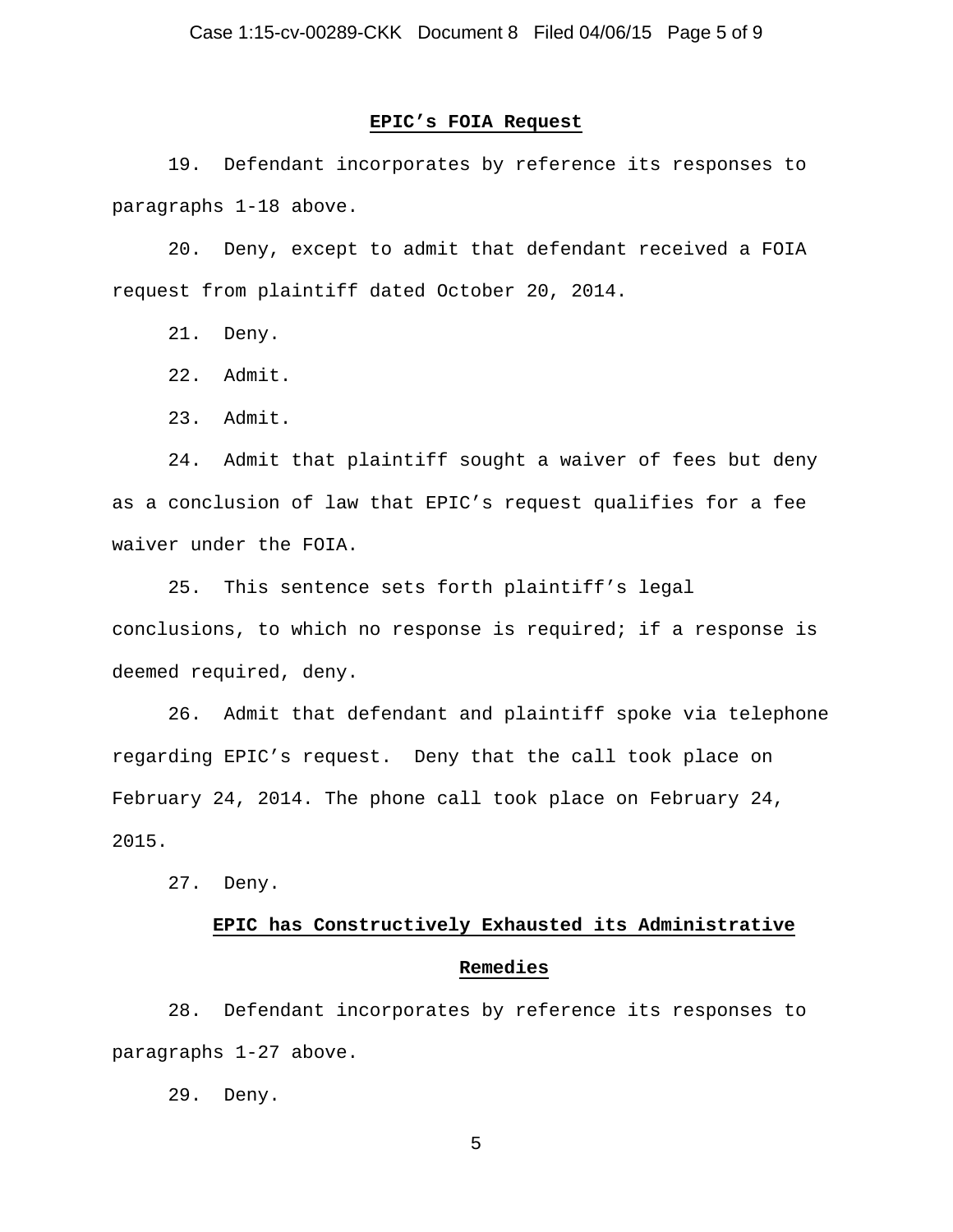## Case 1:15-cv-00289-CKK Document 8 Filed 04/06/15 Page 6 of 9

30. This sentence sets forth plaintiff's legal conclusions, to which no response is required; if a response is deemed required, deny.

31. This sentence sets forth plaintiff's legal conclusions, to which no response is required; if a response is deemed required, deny.

32. This sentence sets forth plaintiff's legal conclusions, to which no response is required; if a response is deemed required, deny.

#### **Count I**

#### **Violation of FOIA: Failure to Comply with Statutory Deadlines**

33. Defendant incorporates by reference its responses to paragraphs 1-33 above.

34. This paragraph contains a legal conclusion to which no response is required. To the extent a response is deemed required, deny.

35. This paragraph contains a legal conclusion to which no response is required. To the extent a response is deemed required, deny.

#### **Count II**

## **Violation of FOIA: Unlawful Withholding of Agency Records**

36. Defendant incorporates by reference its responses to paragraphs 1-35 above.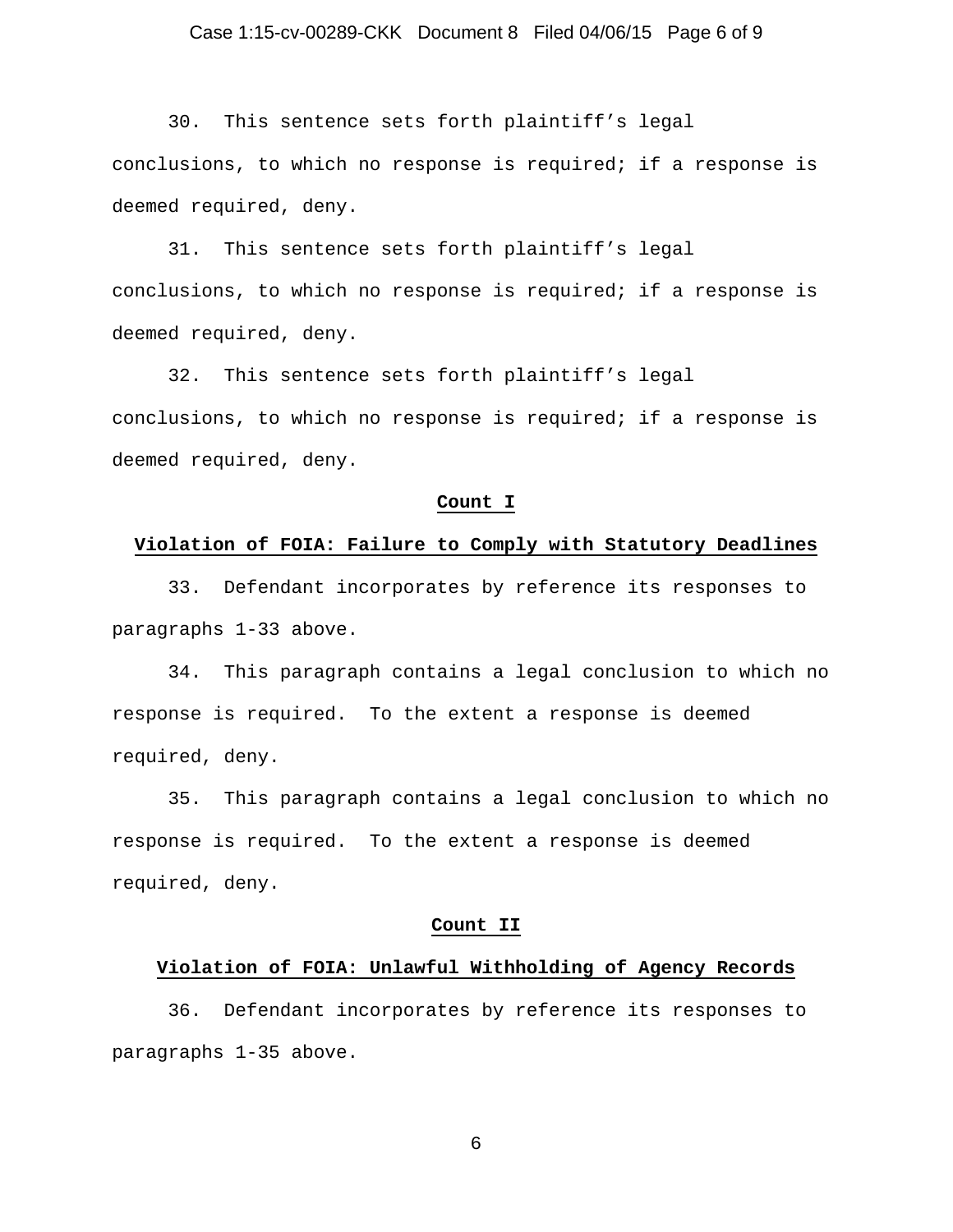## Case 1:15-cv-00289-CKK Document 8 Filed 04/06/15 Page 7 of 9

37. This paragraph contains a legal conclusion to which no response is required. To the extent a response is deemed required, deny, except to admit that no responsive documents have been produced to plaintiff.

38. This paragraph contains a legal conclusion to which no response is required. To the extent a response is deemed required, deny.

39. This paragraph contains a legal conclusion to which no response is required. To the extent a response is deemed required, deny.

40. This paragraph contains a legal conclusion to which no response is required. To the extent a response is deemed required, deny.

#### **Count III**

#### **Violation of FOIA: Failure to Grant News Media Fee Status**

41. Defendant incorporates by reference its responses to paragraphs 1-40 above.

42. Admit.

43. This paragraph contains a legal conclusion to which no response is required. To the extent a response is deemed required, deny.

44. This paragraph contains a legal conclusion to which no response is required. To the extent a response is deemed required, deny.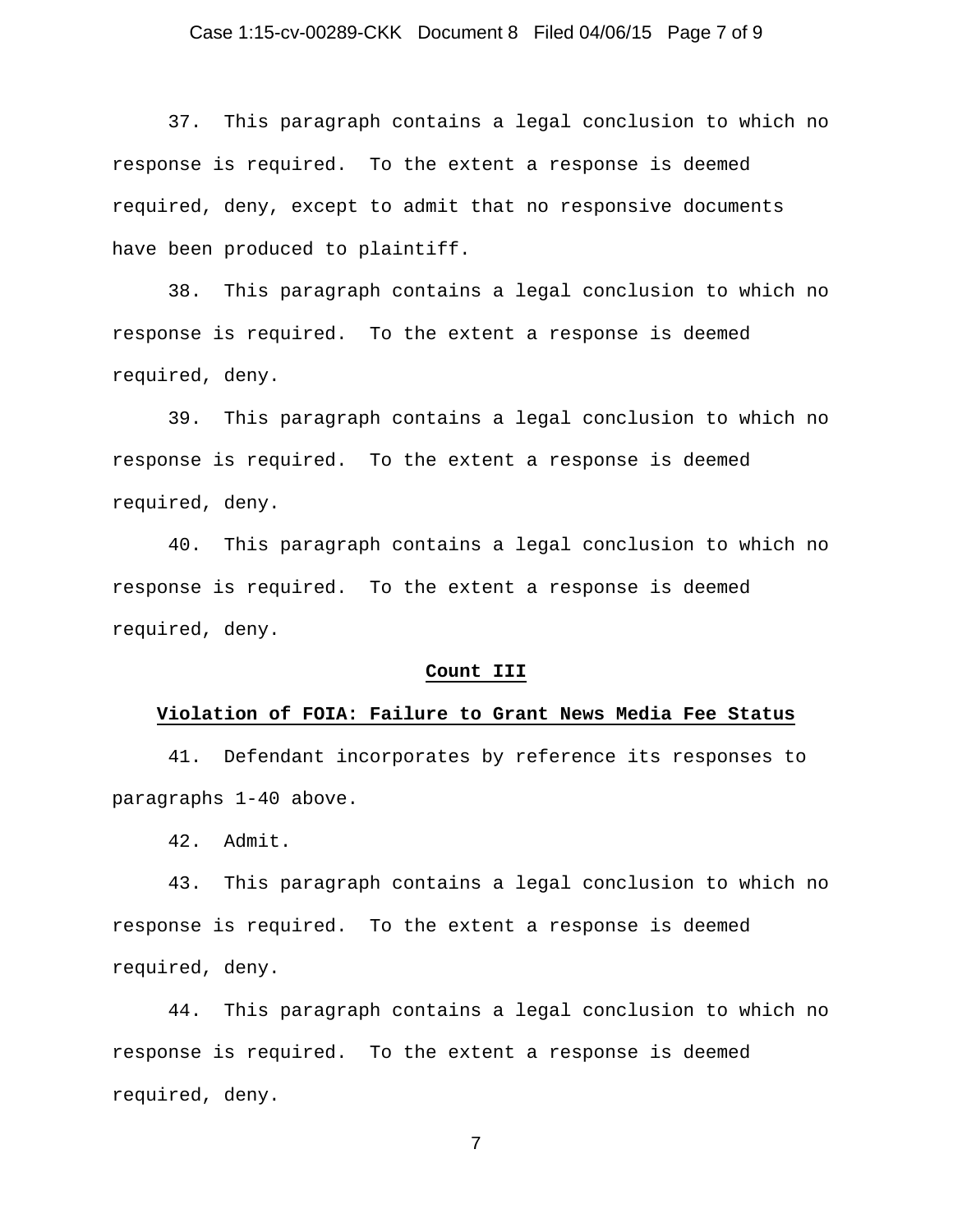45. This paragraph contains a legal conclusion to which no response is required. To the extent a response is deemed required, deny.

## **Count IV**

## **Violation of FOIA: Failure to Grant a Fee Waiver**

46. Defendant incorporates by reference its response to paragraphs 1-45 above.

47. Deny.

48. Deny.

49. This paragraph contains a legal conclusion to which no response is required. To the extent a response is deemed required, deny.

50. This paragraph contains a legal conclusion to which no response is required. To the extent a response is deemed required, deny.

51. This paragraph contains a legal conclusion to which no response is required. To the extent a response is deemed required, deny.

## **Requested Relief**

The remainder of the Complaint is a prayer for relief to which no answer is required, but insofar as an answer is deemed required, defendant denies that plaintiff is entitled to the requested relief or any relief whatsoever.